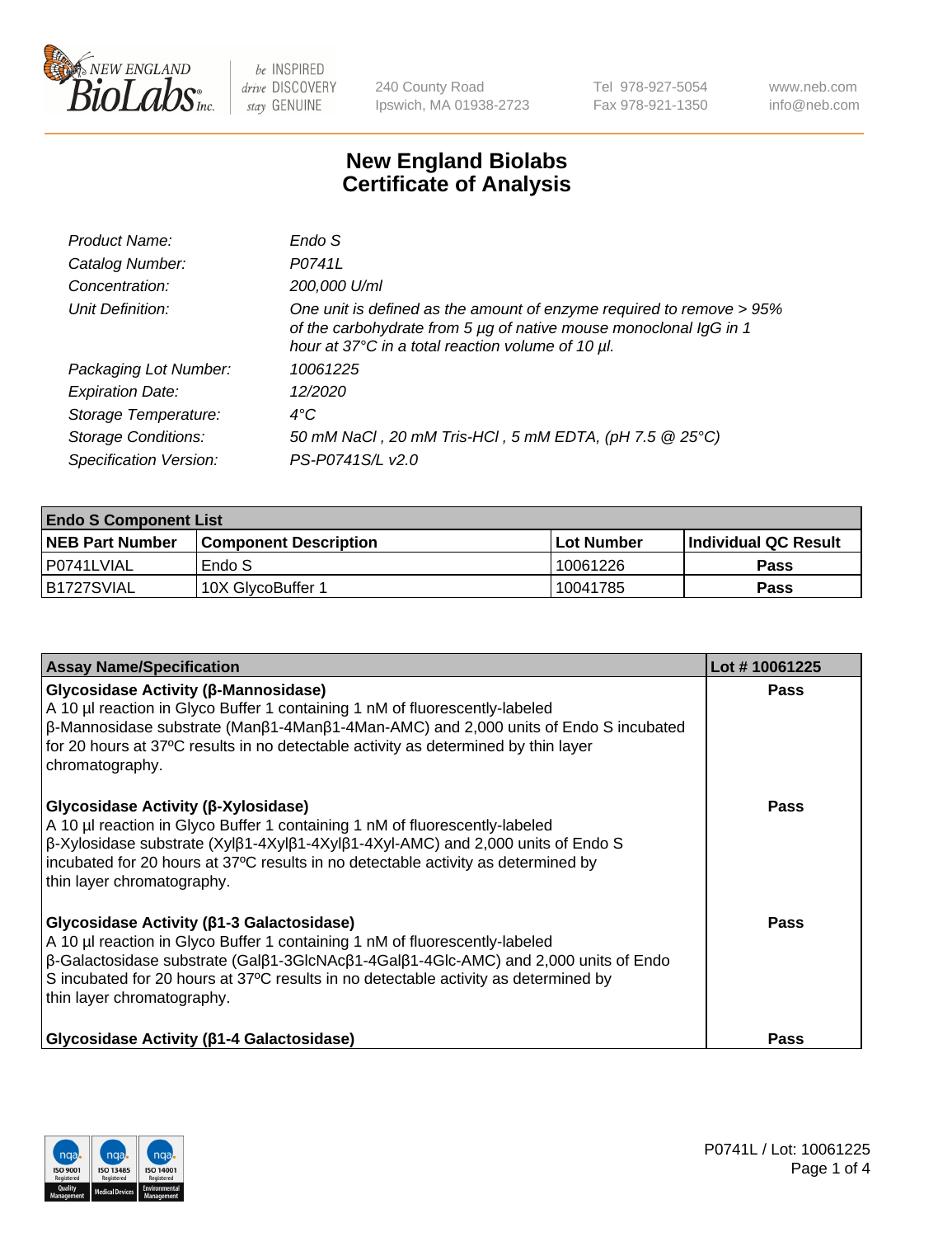

240 County Road Ipswich, MA 01938-2723 Tel 978-927-5054 Fax 978-921-1350 www.neb.com info@neb.com

| <b>Assay Name/Specification</b>                                                                                                                                                                                                                                                                                                                             | Lot #10061225 |
|-------------------------------------------------------------------------------------------------------------------------------------------------------------------------------------------------------------------------------------------------------------------------------------------------------------------------------------------------------------|---------------|
| A 10 µl reaction in Glyco Buffer 1 containing 1 nM of fluorescently-labeled<br>$\beta$ -Galactosidase substrate (Gal $\beta$ 1-4GlcNAc $\beta$ 1-3Gal $\beta$ 1-4Glc -AMC) and 2,000 units of Endo<br>S incubated for 20 hours at 37°C results in no detectable activity as determined by<br>thin layer chromatography.                                     |               |
| Glycosidase Activity (β-N-Acetylgalactosaminidase)<br>A 10 µl reaction in Glyco Buffer 1 containing 1 nM of fluorescently-labeled<br>β-N-Acetylgalactosaminidase substrate (GalNAcβ1-4Galβ1-4Glc-AMC) and 2,000 units of<br>Endo S incubated for 20 hours at 37°C results in no detectable activity as<br>determined by thin layer chromatography.          | <b>Pass</b>   |
| <b>Protease Activity (SDS-PAGE)</b><br>A 20 µl reaction in 1X Glyco Buffer 1 containing 24 µg of a standard mixture of<br>proteins and a minimum of 2,000 units of Endo S incubated for 20 hours at 37°C,<br>results in no detectable degradation of the protein mixture as determined by<br>SDS-PAGE with Coomassie Blue detection.                        | <b>Pass</b>   |
| <b>Protein Purity Assay (SDS-PAGE)</b><br>Endo S is ≥ 95% pure as determined by SDS-PAGE analysis using Coomassie Blue<br>detection.                                                                                                                                                                                                                        | <b>Pass</b>   |
| Glycosidase Activity (α-N-Acetylgalactosaminidase)<br>A 10 µl reaction in Glyco Buffer 1 containing 1 nM of fluorescently-labeled<br>α-N-Acetylgalactosaminidase substrate (GalNAcα1-3(Fucα1-2)Galβ1-4Glc-AMC) and 2,000<br>units of Endo S incubated for 20 hours at 37°C results in no detectable activity as<br>determined by thin layer chromatography. | <b>Pass</b>   |
| Glycosidase Activity (α1-3 Mannosidase)<br>A 10 µl reaction in Glyco Buffer 1 containing 1 nM of fluorescently-labeled<br>α-Mannosidase substrate (Manα1-3Manβ1-4GlcNAc-AMC) and 2,000 units of Endo S<br>incubated for 20 hours at 37°C results in no detectable activity as determined by<br>thin layer chromatography.                                   | <b>Pass</b>   |
| Glycosidase Activity (α1-6 Galactosidase)<br>A 10 µl reaction in Glyco Buffer 1 containing 1 nM of fluorescently-labeled<br>α-Galactosidase substrate (Galα1-6Galα1-6Glcα1-2Fru-AMC) and 2,000 units of Endo S<br>incubated for 20 hours at 37°C results in no detectable activity as determined by<br>thin layer chromatography.                           | <b>Pass</b>   |
| Glycosidase Activity (α1-6 Mannosidase)<br>A 10 µl reaction in Glyco Buffer 1 containing 1 nM of fluorescently-labeled<br>α-Mannosidase substrate (Μanα1-6Μanα1-6(Μanα1-3)Man-AMC) and 2,000 units of Endo S<br>incubated for 20 hours at 37°C results in no detectable activity as determined by                                                           | <b>Pass</b>   |

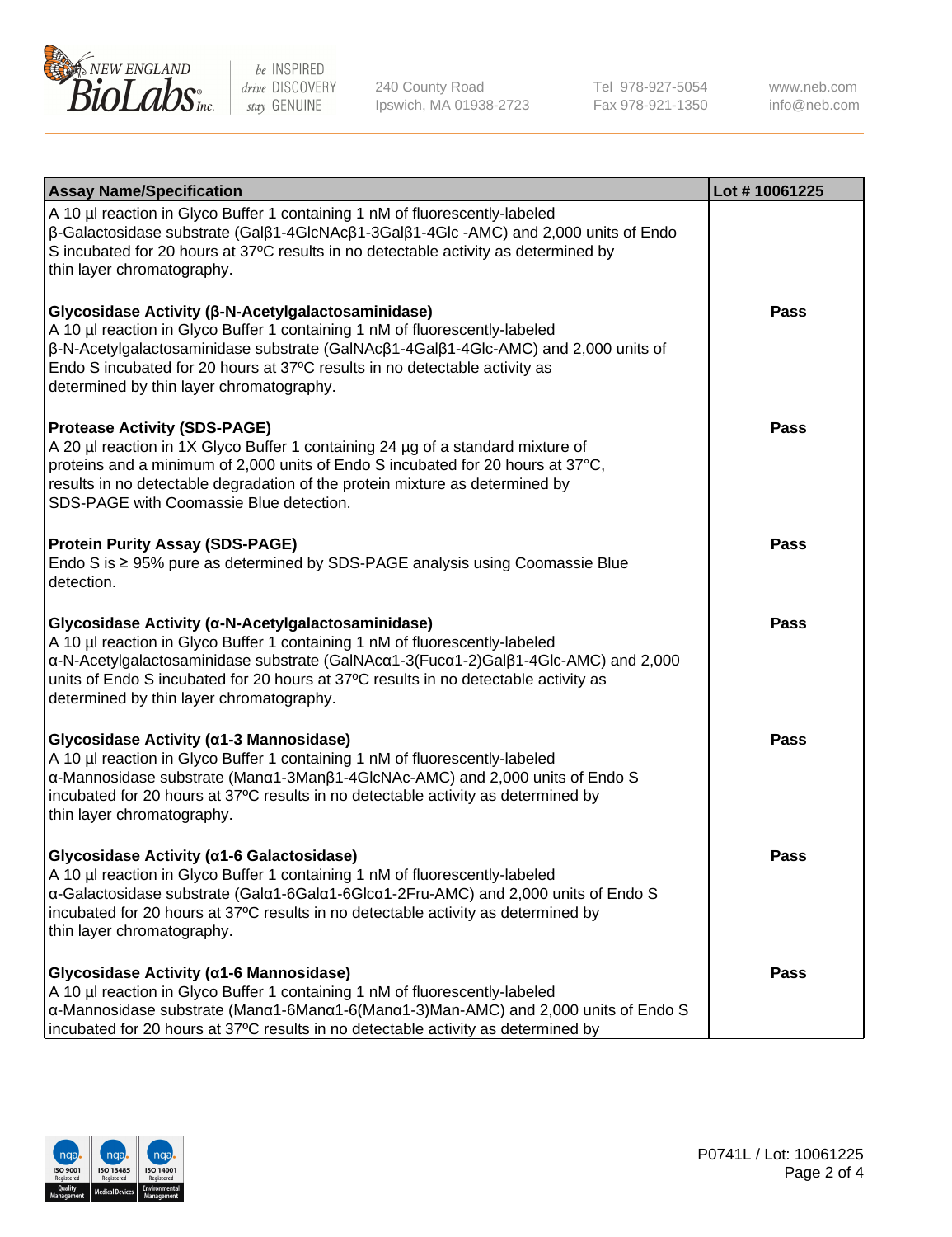

240 County Road Ipswich, MA 01938-2723 Tel 978-927-5054 Fax 978-921-1350

www.neb.com info@neb.com

| <b>Assay Name/Specification</b>                                                                                                                                                                                                                                                                                                                                              | Lot #10061225 |
|------------------------------------------------------------------------------------------------------------------------------------------------------------------------------------------------------------------------------------------------------------------------------------------------------------------------------------------------------------------------------|---------------|
| thin layer chromatography.                                                                                                                                                                                                                                                                                                                                                   |               |
| Glycosidase Activity (a1-3 Galactosidase)<br>A 10 µl reaction in Glyco Buffer 1 containing 1 nM of fluorescently-labeled<br>a-Galactosidase substrate (Gala1-3Galß1-4GlcNAc-AMC) and 2,000 units of Endo S<br>incubated for 20 hours at 37°C results in no detectable activity as determined by<br>thin layer chromatography.                                                | <b>Pass</b>   |
| <b>Functional Test (Magnetic Beads, Enzyme Removal)</b><br>Magnetic chitin beads (50 µl) were equilibrated and incubated with 2,000 units of<br>Endo S in 300 µl of 50mM ammonium formate, pH 4.4. The beads were pelleted using a<br>magnetic separation rack. No Endo S was detected in the supernatant as determined by<br>activity assay and mass spectrometry analysis. | <b>Pass</b>   |
| Glycosidase Activity (Endo F1, F2, H)<br>A 10 µl reaction in Glyco Buffer 1 containing 1 nM of fluorescently-labeled Endo F1,<br>F2, H substrate (Dansylated invertase high mannose) and 2,000 units of Endo S<br>incubated for 20 hours at 37°C results in no detectable activity as determined by<br>thin layer chromatography.                                            | <b>Pass</b>   |
| Glycosidase Activity (α-Glucosidase)<br>A 10 µl reaction in Glyco Buffer 1 containing 1 nM of fluorescently-labeled<br>α-Glucosidase substrate (Glcα1-6Glcα1-4Glc-AMC) and 2,000 units of Endo S incubated<br>for 20 hours at 37°C results in no detectable activity as determined by thin layer<br>chromatography.                                                          | <b>Pass</b>   |
| Glycosidase Activity (α-Neuraminidase)<br>A 10 µl reaction in Glyco Buffer 1 containing 1 nM of fluorescently-labeled<br>α-Neuraminidase substrate (Neu5Acα2-3Galβ1-3GlcNAcβ1-3Galβ1-4Glc-AMC) and 2,000<br>units of Endo S incubated for 20 hours at 37°C results in no detectable activity as<br>determined by thin layer chromatography.                                  | <b>Pass</b>   |
| Glycosidase Activity (α1-2 Fucosidase)<br>A 10 µl reaction in Glyco Buffer 1 containing 1 nM of fluorescently-labeled<br>α-Fucosidase substrate (Fucα1-2Galβ1-4Glc-AMC) and 2,000 units of Endo S incubated<br>for 20 hours at 37°C results in no detectable activity as determined by thin layer<br>chromatography.                                                         | <b>Pass</b>   |
| Glycosidase Activity (α1-3 Fucosidase)<br>A 10 µl reaction in Glyco Buffer 1 containing 1 nM of fluorescently-labeled<br>α-Fucosidase substrate (Fucα1-3Galβ1-4GlcNAcβ1-3Galβ1-4Glc-AMC) and 2,000 units of<br>Endo S incubated for 20 hours at 37°C results in no detectable activity as<br>determined by thin layer chromatography.                                        | <b>Pass</b>   |